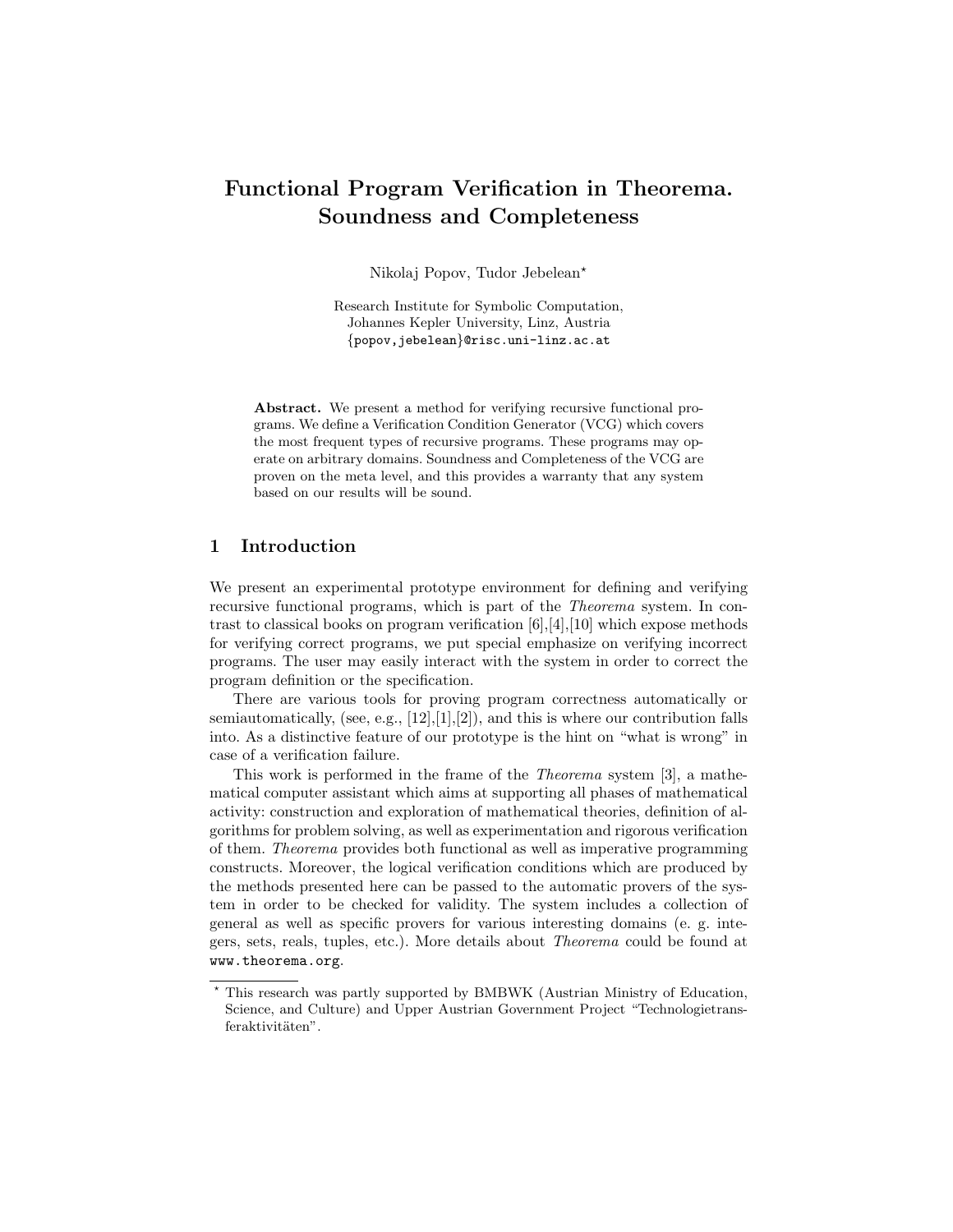# 2 Programming, Specification and Verification

As usual, correctness is transformed into a set of first-order predicate logic formulae – verification conditions. As a distinctive feature of our method, these formulae are not only sufficient, but also necessary for the correctness [7]. We demonstrate our method on a relatively simple example, however, it show how correctness may be proven fully automatically. In fact, even if a small part of the specification is missing – in the literature this is often a case – the correctness cannot be proven. Furthermore, a relevant counterexample may be constructed automatically.

We consider the total correctness problem expressed as follows: given the program which computes the function  $F$  in a domain  $D$  and given its specification by a precondition on the input  $I_F[x]$  and a postcondition on the input and the output  $O_F[x, y]$ , generate the verification conditions  $VC_1, \ldots, VC_n$  which are sufficient for the program to satisfy the specification. The function  $F$  satisfies the specification, if: for any input x satisfying  $I_F$ , F terminates on x, (we write  $F[x] \downarrow$  and the condition  $O_F[x, F[x]]$  holds:

$$
(\forall x: I_F[x]) \ (F[x] \downarrow \land O_F[x, F[x]]). \tag{1}
$$

A Verification Condition Generator (VCG) is a device—normally implemented by a program—which takes a program, actually its source code, and the specification, and produces verification conditions. These verification conditions do not contain any part of the program text, and are expressed in a different language, namely they are logical formulae.

Any VCG should come together with its *Soundness* statement, that is: for a given program F, defined on a domain D, with a specification  $I_F$  and  $O_F$  if the verification conditions  $VC_1, \ldots, VC_n$  hold in the theory  $Th[D]$  of the domain D, then the program F satisfies its specification  $I_F$  and  $O_F$ .

Moreover, we are also interested in the following question: What if some of the verification conditions do not hold? May we conclude that the program is not correct? In fact, the program may still be correct. However, if the VCG is complete, then one can be sure that the program is not correct. A VCG is complete, if whenever the program satisfies its specification, the produced verification conditions hold.

The notion of Completeness of a VCG is important for the following two reasons: theoretically, it is the dual of Soundness and practically, it helps debugging. Any counterexample for the failing verification condition would carry over to a counterexample for the program and the specification, and thus give a hint on "what is wrong". Indeed, most books about program verification present methods for verifying correct programs. However, in practical situations, it is the failure which occurs more often until the program and the specification are completely debugged.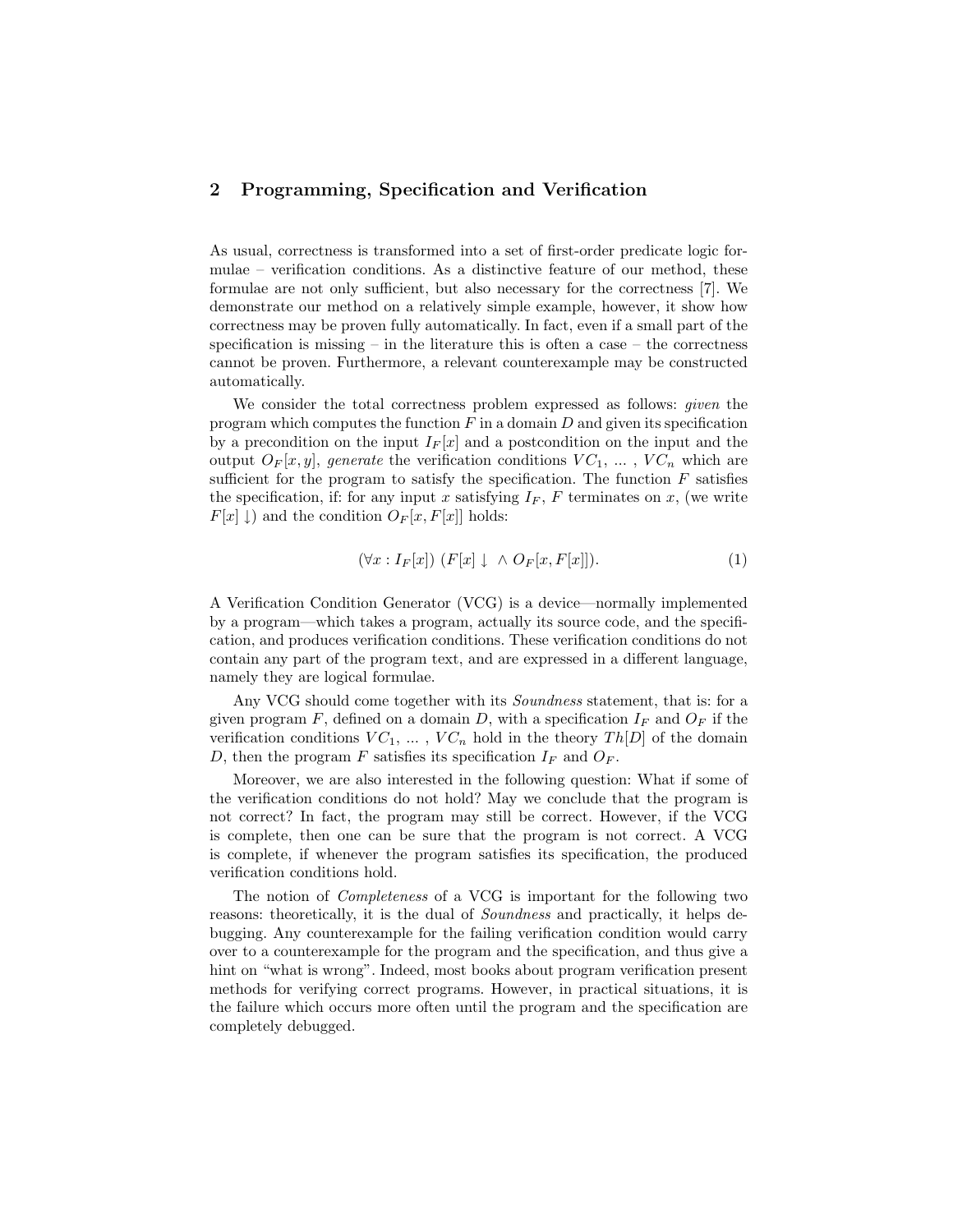# 3 Coherence and Verification Conditions

Before performing the "real" verification, we first make sure that our programs are coherent. It is not that programs which are not coherent are necessarily not correct, however, in order to construct a system of programs preserving modularity, we need to use only coherent programs.

#### 3.1 Coherent Programs

In this subsection we state the principles we use for writing coherent programs with the aim of building up a non-contradictory system of verified programs. Although, these principles are not our invention (similar ideas appear in [8]), we state them here because we want to emphasize on and later formalize them.

Building up correct programs: Firstly, we want to ensure that our system of coherent programs would contain only correct (verified) programs. This we achieve, by:

– start from basic (trustful) functions e.g. addition, multiplication, etc.;

– define each new function in terms of already known (defined previously) functions by giving its source text, the specification (input and output predicates) and prove their total correctness with respect to the specification.

This simple inductively defined principle would guarantee that no wrong program may enter our system. The next we want to ensure is the easy exchange (mobility) of our program implementations. This principle is usually referred as:

Modularity: Once we define the new function and prove its correctness, we "forbid" using any knowledge concerning the concrete function definition. The only knowledge we may use is the specification. This gives the possibility of easy replacement of existing functions. For example we have a powering function P, with the following program definition (implementation):

$$
P[x, n] = \text{ If } n = 0 \text{ then } 1 \text{ else } P[x, n-1] * x
$$

The specification of  $P$  is:

The domain  $\mathbb{D} = \mathbb{R}^2$ , precondition  $I_P[x, n] \iff n \in \mathbb{N}$  and a postcondition  $O_P[x, n, P[x, n]] \iff P[x, n] = x^n.$ 

Additionally, we have proven the correctness of P. Later, after using the powering function  $P$  for defining other functions, we decide to replace its definition (implementation) by another one, however, keeping the same specification. In this situation, the only thing we should do (besides preserving the name) is to prove that the new definition (implementation) of P meets the old specification.

Furthermore, we need to ensure that when defining a new program, all the calls made to the existing (already defined) programs obey the input restrictions of that programs – we call this:

Appropriate values for the auxiliary functions. The following example will give an intuition on what we are doing. Let the program for computing  $F$  be:

$$
F[x] = \text{ If } Q[x] \text{ then } H[x] \text{ else } G[x],
$$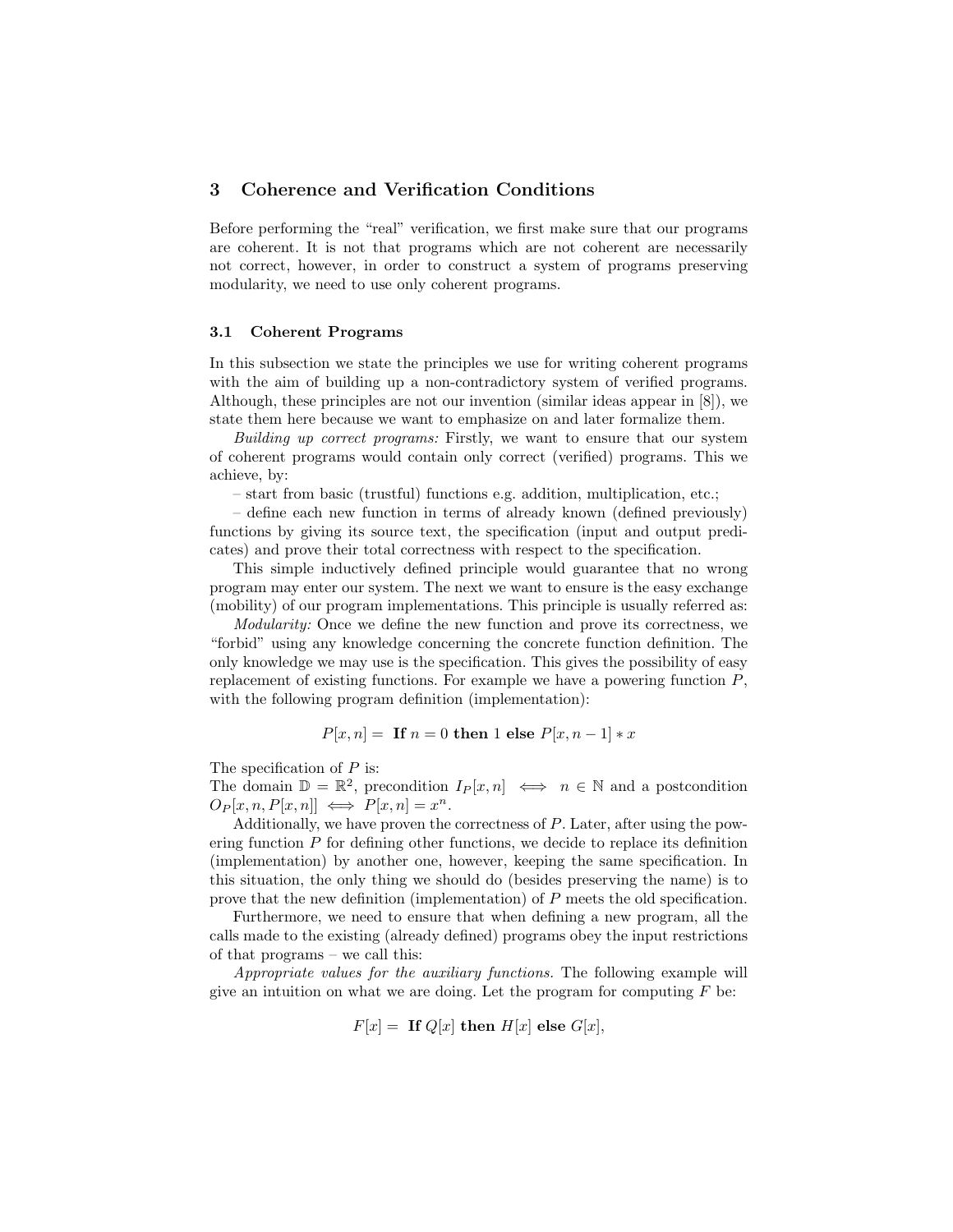with the specification of  $F(I_F \text{ and } O_F)$  and specifications of the auxiliary functions H ( $I_H$  and  $O_H$ ), G ( $I_G$  and  $O_G$ ). The two verification conditions, ensuring that the calls to the auxiliary functions have appropriate values are:

$$
(\forall x : I_F[x]) (Q[x] \implies I_H[x])
$$
  

$$
(\forall x : I_F[x]) (\neg Q[x] \implies I_G[x]).
$$

#### 3.2 Recursive Programs and Generation of Verification Conditions

As is well-known, there is no universal VCG. Thus, in our research, we concentrate on constructing a VCG which is appropriate only for a certain kind of recursive programs – those which are defined by multiple choice if-then-else with zero, one, or more recursive calls on each branch (but without nested recursion). They are defined as those F:

$$
F[x] = \text{ If } Q_0[x] \text{ then } S[x] \tag{2}
$$

. . .

elseif  $Q_1[x]$  then  $C_1[x, F[R_1[x]]$ elseif  $Q_2[x]$  then  $C_2[x, F[R_2[x]]$ 

else 
$$
Q_n[x]
$$
 then  $C_n[x, F[R_n[x]]]$ .

where  $Q_i$  are predicates and  $S, C_i, R_i$  are auxiliary functions  $(S[x]$  is a "simple" function (the bottom of the recursion),  $C_i[x, y]$  are "combinator" functions, and  $R_i[x]$  are "reduction" functions). We assume that the functions  $S, C_i$ , and  $R_i$ satisfy their specifications given by  $I_S[x]$ ,  $O_S[x, y]$ ,  $I_{C_i}[x, y]$ ,  $O_{C_i}[x, y, z]$ ,  $I_{R_i}[x]$ ,  $O_{R_i}[x, y]$ . Additionally, assume that the  $Q_i$  predicates are non-contradictory, that is  $Q_{i+1} \Rightarrow \neg Q_i$  and  $Q_n = \neg Q_0 \wedge \cdots \wedge \neg Q_{n-1}$ , which we do only in order to simplify the presentation.

Note that functions with multiple arguments also fall into this scheme, because the arguments  $x, y, z$  could be vectors (tuples).

Type (or domain) information does not appear explicitly in this formulation, however it may be included in the input conditions.

Considering Coherent Recursive programs, we give here the appropriate definition:

Let  $S$ ,  $C_i$ , and  $R_i$  be functions which satisfy their specifications. Then the program (2) is coherent if the following conditions hold:

$$
(\forall x : I_F[x]) (Q_0[x] \implies I_S[x])
$$
\n(3)

$$
(\forall x: I_F[x]) (Q_1[x] \implies I_F[R_1[x]]) \tag{4}
$$

$$
(\forall x: I_F[x]) (Q_n[x] \implies I_F[R_n[x]]) \tag{5}
$$

. . .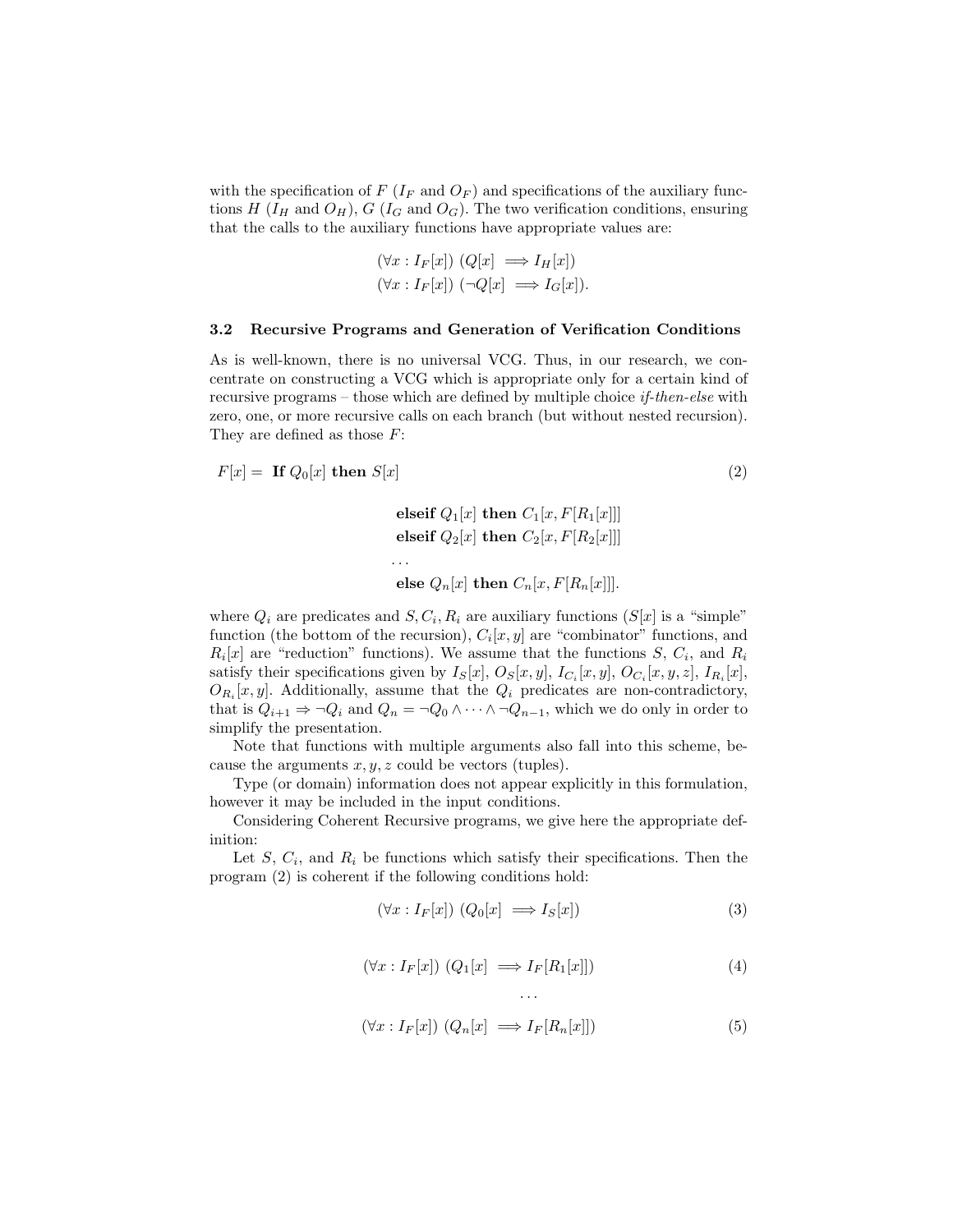$$
(\forall x: I_F[x]) (Q_1[x] \implies I_{R_1}[x]) \tag{6}
$$

$$
(\forall x: I_F[x]) (Q_n[x] \implies I_{R_n}[x])
$$
\n<sup>(7)</sup>

$$
(\forall x: I_F[x])(Q_1[x] \land O_F[R_1[x], F[R_1[x]]] \implies I_{C_1}[x, F[R_1[x]]]) \tag{8}
$$

. . .

. . .

$$
(\forall x: I_F[x])(Q_n[x] \land O_F[R_n[x], F[R_n[x]]] \implies I_{C_n}[x, F[R_n[x]]]).
$$
 (9)

It is not that a program which is not coherent is necessarily not correct. However, non-coherent programs are somehow inconsistent, namely proving their correctness would involve knowledge about their auxiliary functions which is out of the official scope. Thus, if we allow them in our system of verified programs, the modularity would be lost.

After performing the coherence check, we go to the verification. The upcoming theorem gives the necessary and sufficient conditions for a program to be correct. These conditions are taken as the Verification Conditions.

**Theorem 1.** Let S,  $C_i$ , and  $R_i$  be functions which satisfy their specifications. Let also the program  $(2)$  be coherent. Then,  $(2)$  satisfies the specification given by  $I_F$  and  $O_F$  if and only if the following verification conditions hold:

$$
(\forall x: I_F[x]) (Q_0[x] \implies O_F[x, S[x]]) \tag{10}
$$

. . .

$$
(\forall x: I_F[x])(Q_1[x] \land O_F[R_1[x], F[R_1[x]]] \Longrightarrow O_F[x, C_1[x, F[R_1[x]]]]) \tag{11}
$$

$$
(\forall x: I_F[x])(Q_n[x] \land O_F[R_n[x], F[R_n[x]]] \Longrightarrow O_F[x, C_n[x, F[R_n[x]]]]) \tag{12}
$$

$$
(\forall x: I_F[x]) \ (F'[x] = 0)
$$
\n
$$
(13)
$$

where  $F'$  is defined as:

$$
F'[x] = \text{ If } Q_0[x] \text{ then } 0 \tag{14}
$$

$$
\begin{aligned}\n\text{elseif } Q_1[x] \text{ then } F'[R_1[x]] \\
\text{elseif } Q_2[x] \text{ then } F'[R_2[x]] \\
\text{...} \\
\text{else } Q_n[x] \text{ then } F'[R_n[x]].\n\end{aligned}
$$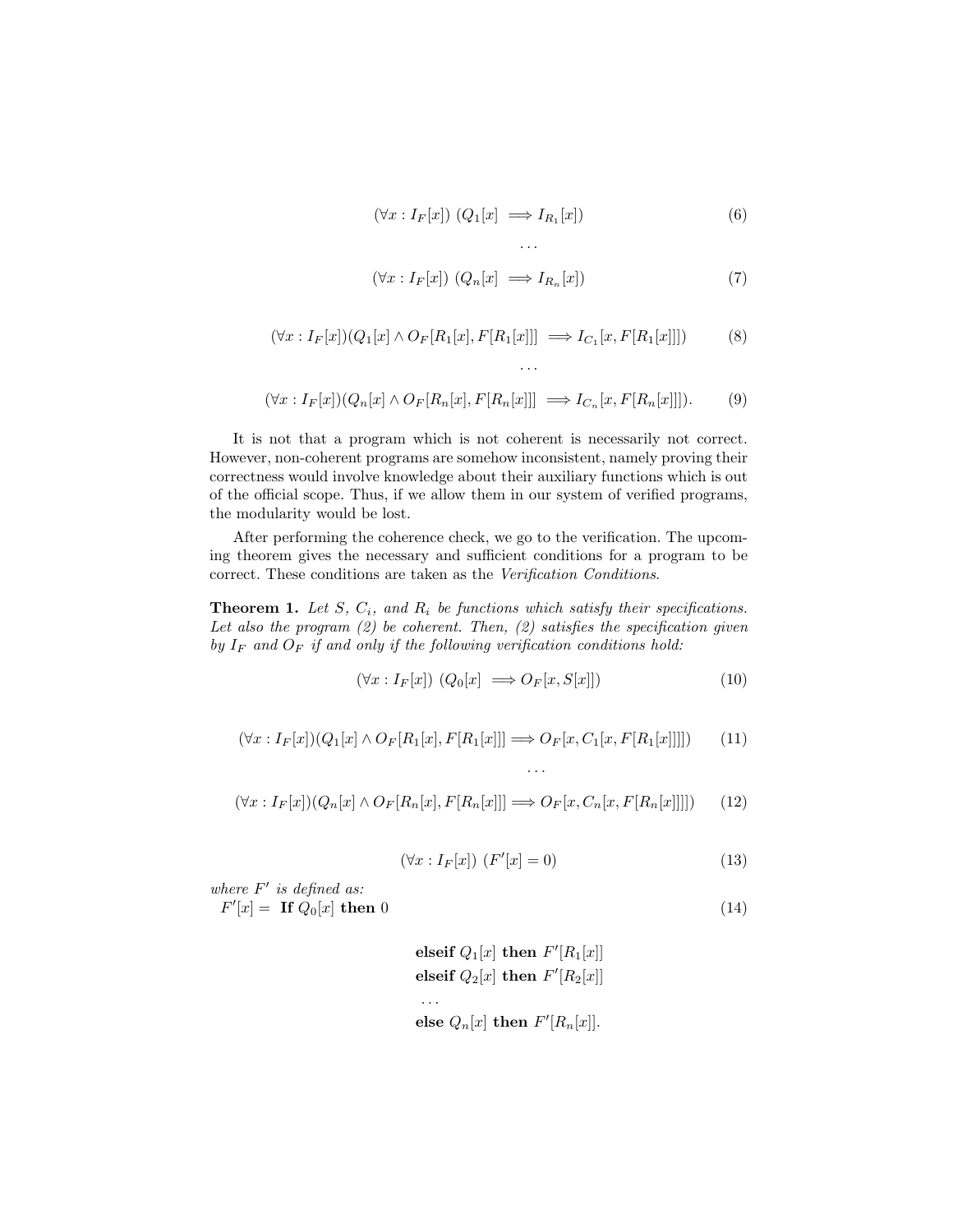Based on this statement we construct a VCG, which takes as an input program (2) annotated with its specification  $I_F$  and  $O_F$ , and generates the verification conditions (10), (11), (12) and (13). Moreover, the theorem gives, in fact, two statements, namely:

 $-Soundness:$  If (10), (11), (12) and (13) hold, then the program (2) is correct, and

– Completeness: If  $(2)$  is correct, then  $(10)$ ,  $(11)$ ,  $(12)$  and  $(13)$  hold.

A precise proof of the theorem, based on the fixpoint theory of programs [11], is presented in [7], and completed in [9].

### 3.3 Proving the Verification Conditions

As we have already said, the coherence check is done at the beginning of the verification process—it is also realized by proving the validity of the respective conditions:  $(3)$ ,  $(4)$ ,  $(5)$ ,  $(6)$ ,  $(7)$ ,  $(8)$  and  $(9)$ . Partial correctness is guarantied by  $(10)$ ,  $(11)$ ,  $(12)$ , and termination— $(13)$ .

Proving any of the three kinds of verification conditions has its own difficulty, however, our experience shows that proving coherence is relatively easy, proving partial correctness is more difficult and proving the termination verification condition (it is only one condition) is in general the most difficult one. The latter one is expressed by using a *simplified version*(14) of the initial program  $(2)$ , and the condition itself expresses a property of that simplified version (13). The proof typically needs an induction prover and the induction step may sometimes be difficult to find. Fortunately, due to the specific structure, the proof may be omitted, because different recursive programs may have the same simplified version.

Proofs of the verification conditions may be done by using a Theorema prover (see, e.g., [3],[5]) or by delivering the proof problem itself to another specialized tool. For serving the termination proofs, actually for omitting the proof redundancy, we are now creating libraries containing *simplified versions* together with their input conditions, whose termination is proven. The proof of the termination may now be skipped if the simplified version is already in the library and this membership check is much easier than an induction proof – it only involves matching against simplified versions.

## 4 Example and Discussion

In order to make clear our experiments, we consider again a powering function P, however we provide this time a different implementation, namely binary powering:

$$
P[x, n] =
$$
 If  $n = 0$  then 1  
elseif Even[*n*] then  $P[x * x, n/2]$   
else  $x * P[x * x, (n - 1)/2]$ .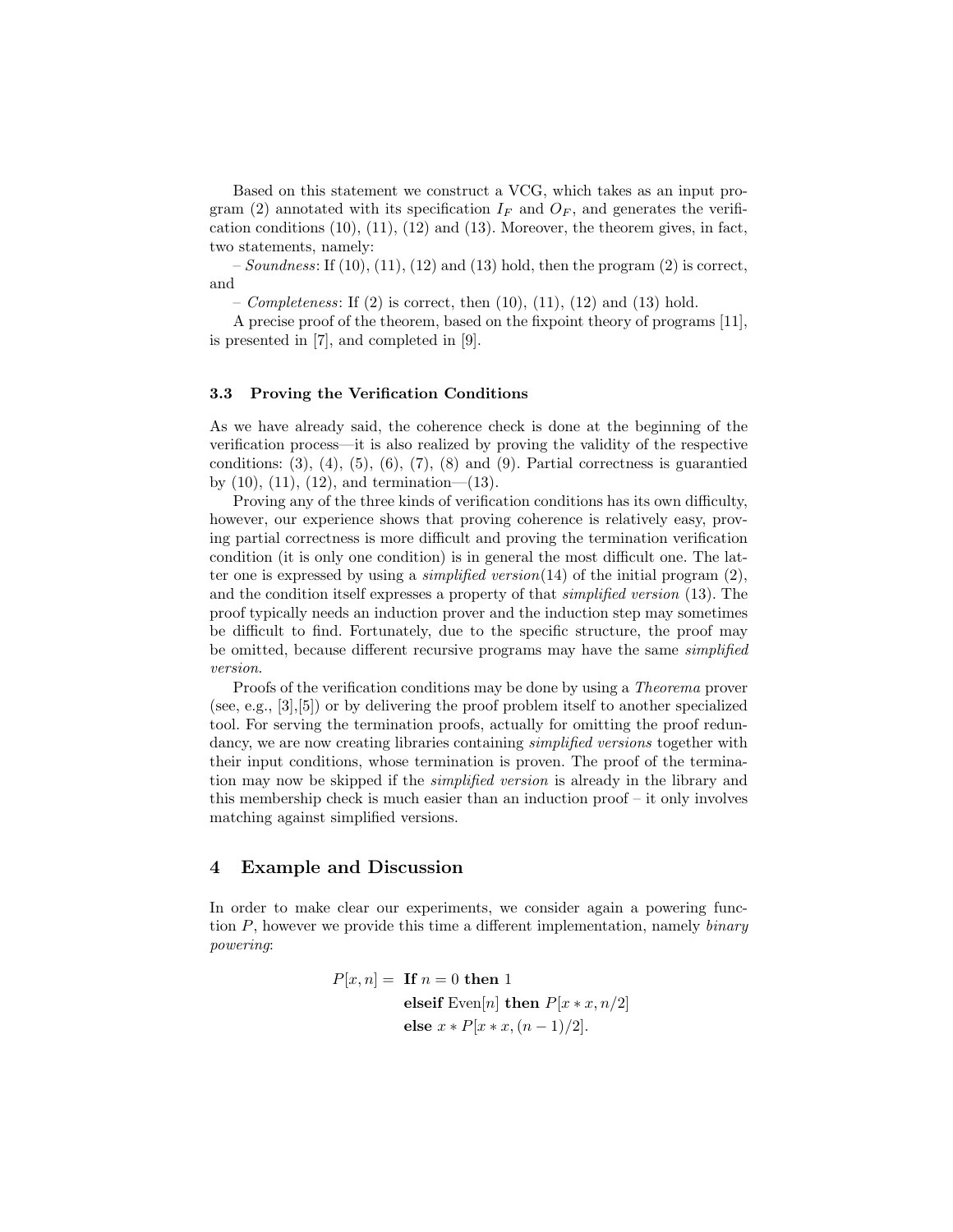This program in the context of the theory of real numbers, and in the following formulae, all variables are implicitly assumed to be real. Additional type information (e. g.  $n \in \mathbb{N}$ ) may be explicitly included in some formulae.

The specification is:

$$
(\forall x, n : n \in \mathbb{N}) \ P[x, n] = x^n. \tag{15}
$$

The (automatically generated) conditions for coherence are:

$$
(\forall x, n : n \in \mathbb{N}) \ (n = 0 \Rightarrow \mathbb{T}) \tag{16}
$$

$$
(\forall x, n : n \in \mathbb{N}) \ (n \neq 0 \land \text{Even}[n] \Rightarrow \text{Even}[n]) \tag{17}
$$

$$
(\forall x, n : n \in \mathbb{N}) \ (n \neq 0 \land \neg \text{Even}[n] \Rightarrow \text{Odd}[n]) \tag{18}
$$

$$
(\forall x, n, m : n \in \mathbb{N})(n \neq 0 \land \text{Even}[n] \land m = (x * x)^{n/2} \Rightarrow \mathbb{T})
$$
\n(19)

$$
(\forall x, n, m : n \in \mathbb{N})(n \neq 0 \land \neg \text{Even}[n] \land m = (x * x)^{(n-1)/2} \Rightarrow \mathbb{T})
$$
\n(20)

One sees that the formulae (16), (19) and (20) are trivially valid, because we have the logical constant  $\mathbb T$  at the right side of an implication. The origin of these T come from the preconditions of the 1 constant-function-one and the ∗ multiplication.

The formulae (17) and (18) are easy consequences of the elementary theory of reals and naturals. For the further check of correctness the generated conditions are:

$$
(\forall x, n : n \in \mathbb{N}) \ (n = 0 \Rightarrow 1 = x^n)
$$
\n
$$
(21)
$$

$$
(\forall x, n : n \in \mathbb{N}) \ (n \neq 0 \land \text{Even}[n] \Rightarrow n/2 \in \mathbb{N}) \tag{22}
$$

$$
(\forall x, n, m : n \in \mathbb{N})(n \neq 0 \land \text{Even}[n] \land m = (x * x)^{n/2} \Rightarrow m = x^n)
$$
 (23)

$$
(\forall x, n : n \in \mathbb{N}) \ (n \neq 0 \land \neg \text{Even}[n] \Rightarrow (n-1)/2 \in \mathbb{N}) \tag{24}
$$

$$
(\forall x, n, m : n \in \mathbb{N})(n \neq 0 \land \neg \text{Even}[n] \land m = (x * x)^{(n-1)/2} \Rightarrow x * m = x^n)
$$
 (25)

$$
(\forall x, n : n \in \mathbb{N}) \ P'[x, n] = 0,
$$
\n
$$
(26)
$$

where

$$
P'[x, n] = \text{ If } n = 0 \text{ then } 0
$$
  
elseif Even[n] then  $P'[x * x, n/2]$   
else  $P'[x * x, (n-1)/2]$ .

The proofs of these verification conditions are straightforward.

Now comes the question: What if the program is not correctly written? Thus, we introduce now a bug. The program  $P$  is now almost the same as the previous one, but in the base case (when  $n = 0$ ) the return value is 0.

$$
P[x, n] =
$$
 If  $n = 0$  then 0  
elseif Even[*n*] then  $P[x * x, n/2]$   
else  $x * P[x * x, (n - 1)/2]$ .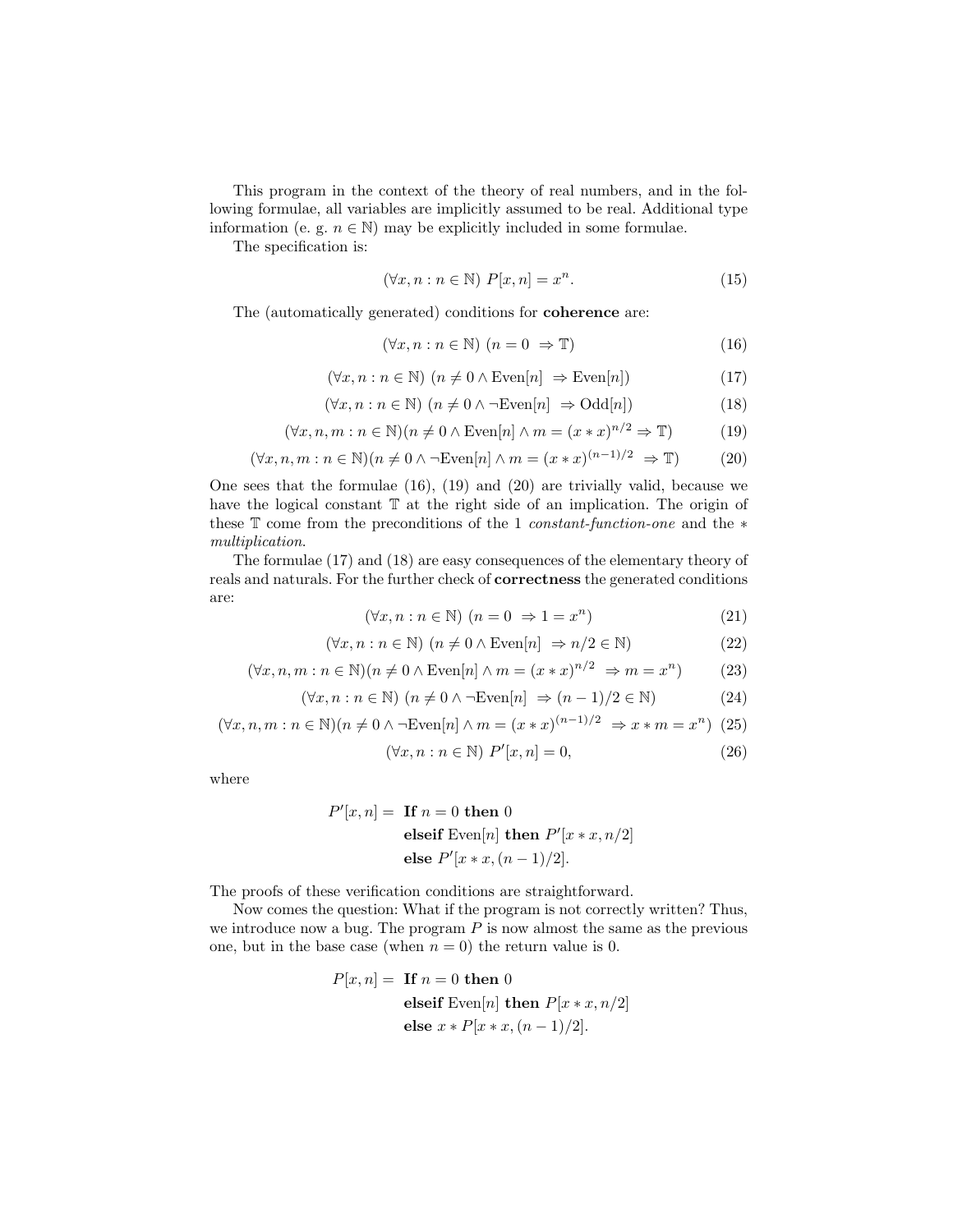Now, for this buggy version of  $P$  we may see that all the respective verification conditions remain the same—and thus the program is correct—except one, namely,  $(21)$  is now:

$$
(\forall x, n : n \in \mathbb{N}) \ (n = 0 \Rightarrow 0 = x^n)
$$
 (27)

which itself reduces to:

 $0 = 1$ 

(because we consider a theory where  $0^0 = 1$ ).

Therefore, according to the completeness of the method, we conclude that the program P does not satisfy its specification. Moreover, the failed proof gives a hint for "debuging": we need to change the return value in the case  $n = 0$  to 1.

Furthermore, in order to demonstrate how a bug might be located, we construct one more "buggy" example where in the "Even" branch of the program we have  $P[x, n/2]$  instead of  $P[x * x, n/2]$ :

$$
P[x, n] =
$$
 If  $n = 0$  then 1  
elseif Even[n] then  $P[x, n/2]$   
else  $x * P[x * x, (n - 1)/2]$ .

Now, we may see again that all the respective verification conditions remain the same as in the original one, except one, namely, (23) is now:

$$
(\forall x, n : n \in \mathbb{N}) (\forall x, n, m : n \in \mathbb{N}) (n \neq 0 \land \text{Even}[n] \land m = (x)^{n/2} \Rightarrow m = x^n)
$$
\n(28)

which itself reduces to:

$$
m = x^{n/2} \Rightarrow m = x^n
$$

From here, we see that the "Even" branch of the program is problematic and one should satisfy the implication. The most natural candidate would be:

$$
m = (x^2)^{n/2} \Rightarrow m = x^n
$$

which finally leads to the correct version of P.

### 5 Conclusions

The approach to program verification presented here is a result of an experimental work with the aim of practical verification of recursive programs. Although the examples presented here appear to be relatively simple, they already demonstrate the usefulness of our approach in the general case. We aim at extending these experiments to industrial-scale examples, which are in fact not more complex from the mathematical point of view. Furthermore we aim at improving the education of future software engineers by exposing them to successful examples of using formal methods (and in particular automated reasoning) for the verification and the debugging of concrete programs.